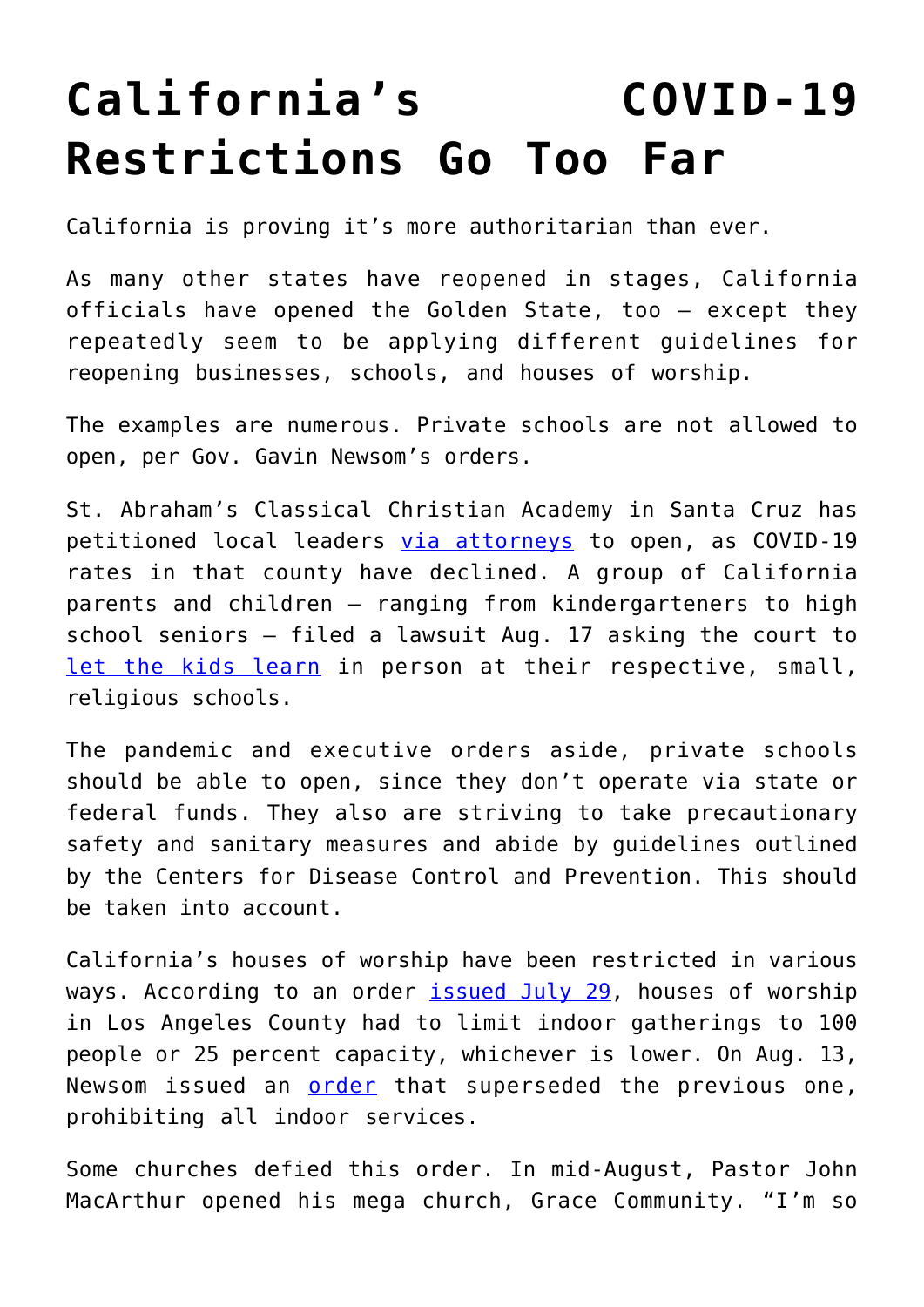happy to welcome you to the Grace Community Church peaceful protest," MacArthur [said from the pulpit](https://www.cnn.com/2020/08/12/us/pastor-macarthur-church-california/index.html). His congregation applauded.

All these restrictions might seem reasonable in light of a global health crisis, but California's elected and public health officials don't seem to be treating secular and religious institutions the same. [Regulations for businesses](https://abc7news.com/newsom-rolls-back-reopening-california-rollback-is-schools/6217182/) released around the same time as those for houses of worship were slightly different.

Casinos are allowed to open, and the state requires no limitations on capacity, just masks and social distancing. Admittedly, the large business that operates most like a church is a movie theater (with many rows of side-by-side seating), and theaters were capped at 25 percent capacity or a maximum of 100 people, whichever is lower.

Recently, the regulations shifted again. *The Los Angeles Times* [reported](https://www.latimes.com/california/story/2020-08-28/california-counties-new-reopening-plan-gavin-newsom-coronavirus) last week:

*For most of California, the new rules won't result in many immediate changes because restaurant dining, religious services, gyms and fitness centers, movie theaters, and museums will remain restricted to outdoors only in the vast majority of counties in the state … All retail stores and shopping malls also are permitted to open at a maximum of 25% capacity, state officials said.*

Barber shops and hair salons may open with precautions.

The fact that houses of worship and private schools remain able to open only slightly or remain closed entirely while some businesses may operate freely and some do so with restrictions seems too heavy-handed and arbitrary to be accidental. It seems obvious that California's leaders are engaging in a bit more authoritarian governing than normal.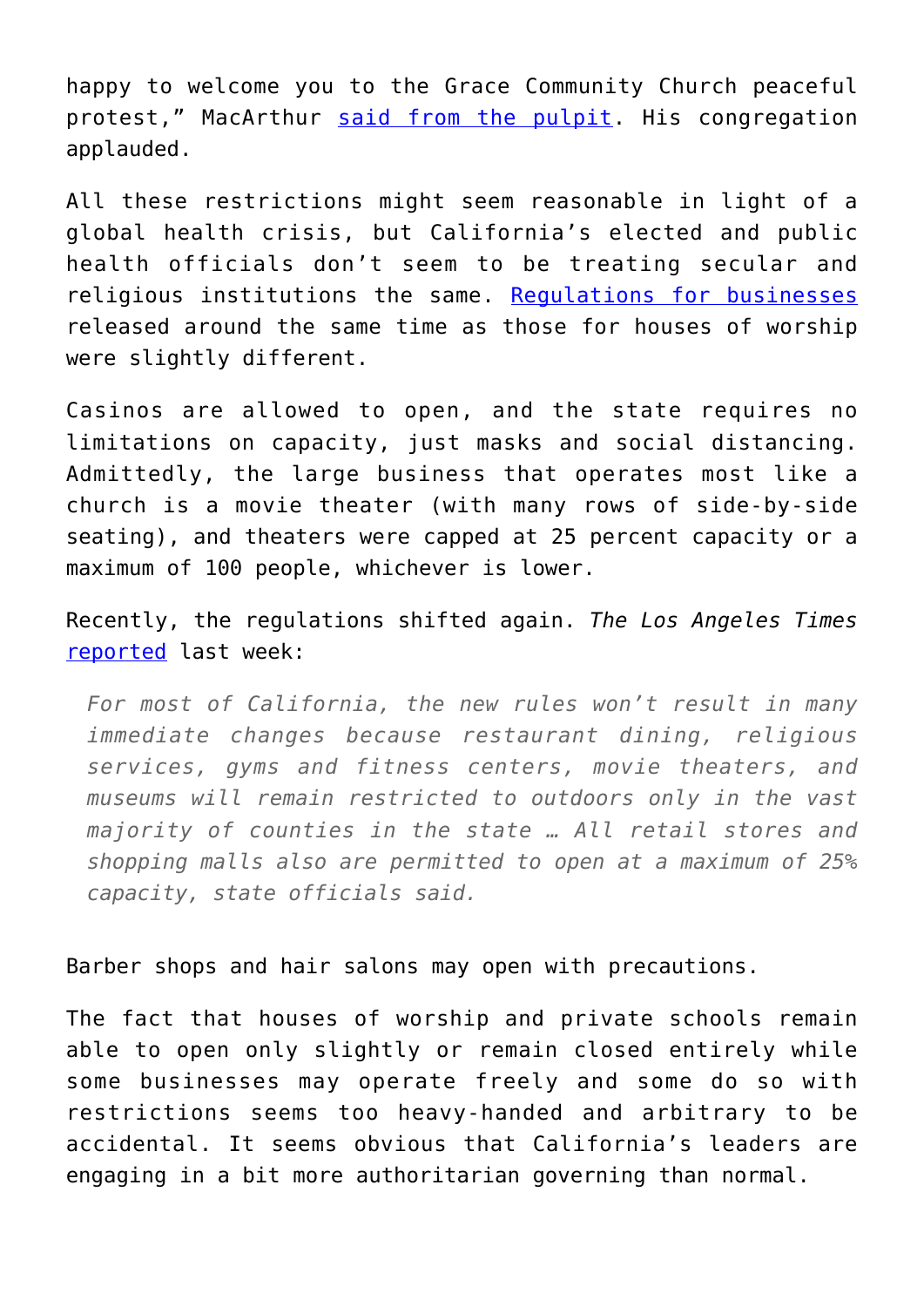The fact that protesters have swarmed large cities in California with little condemnation from city leaders just adds to the hypocrisy.

Prohibiting churches from holding indoor services seems absurd both logistically and under the First Amendment, even if one could make the case that churches were being treated the same as secular businesses. The right to entertainment or even consumption of food, travel, or housing is not a constitutional right – the right to the free exercise of religion is.

However, under *Employment Division* v. *Smith* – which held that California could deny unemployment benefits to a person fired for violating a state prohibition even when religion played a key role – this argument may not hold up at the Supreme Court either.

Although schools and churches that defy government orders and reopen must be willing to bear the consequences of their civil disobedience, any organization that does so nevertheless should observe basic safety precautions – masks, social distancing, and hand sanitizing. An outbreak of COVID-19 certainly would prove the government's point, even if that seems to be wrong.

With Hollywood at the helm, California long has ridden the waves of progressivism. But consistently forcing private entities such as schools and churches to remain closed while some businesses remain open is beyond unfair.

This time Newsom has gone too far.

—

*This [article](https://www.dailysignal.com/2020/09/04/californias-covid-19-restrictions-go-too-far/) has been republished with permission from* The Daily Signal.

Image Credit: